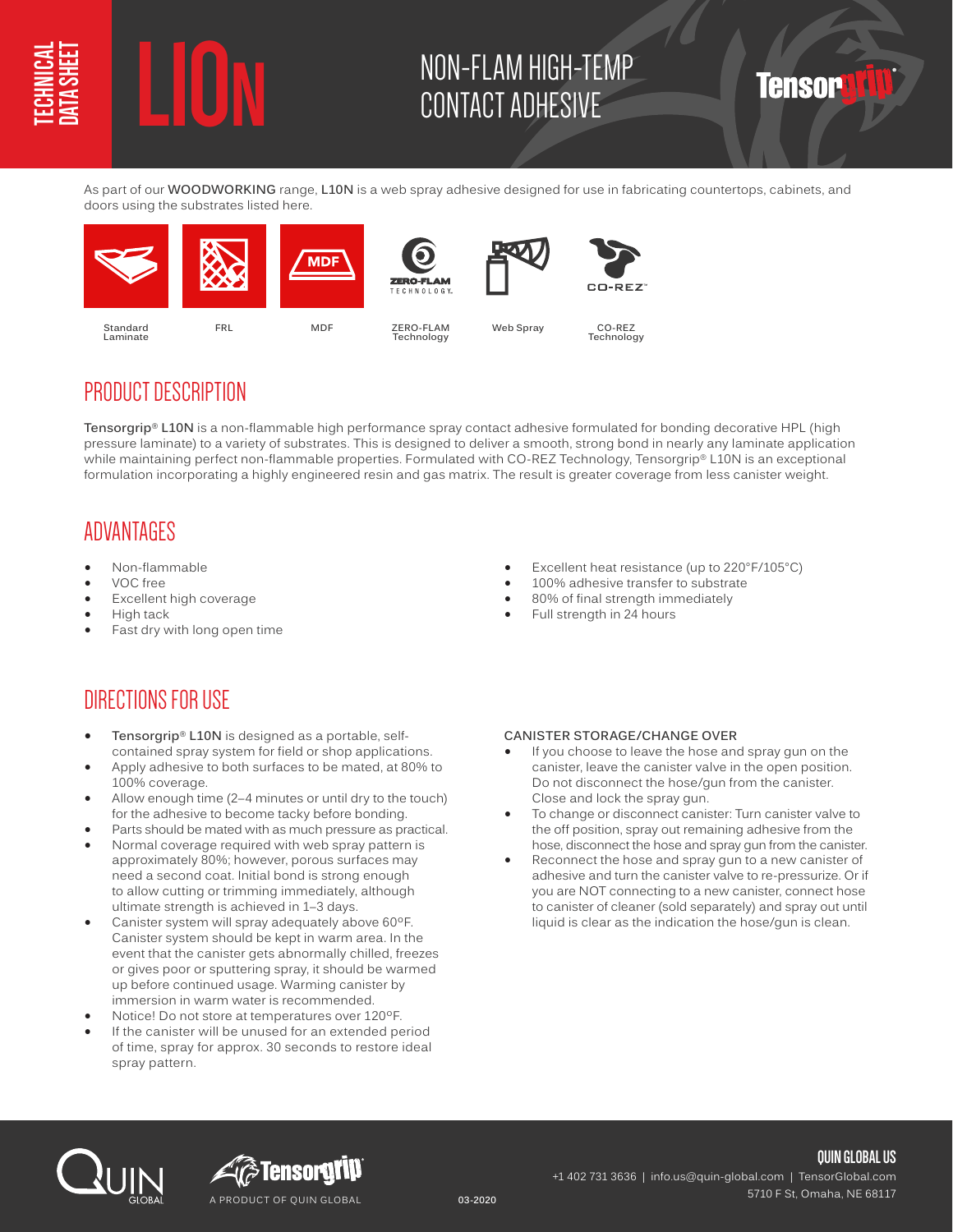# **L10N** NON-FLAM HIGH-TEMP CONTACT ADHESIVE

# CHEMICAL TECHNICAL DATA

| <b>TYPICAL PROPERTIES</b> |                                       |  |
|---------------------------|---------------------------------------|--|
| <b>Total Solids</b>       | 22-28%                                |  |
| <b>VOC Content</b>        | 0 g/L (Canister)                      |  |
| Color                     | Clear or Quin Blue                    |  |
| System Flammability       | Non-Flammable                         |  |
| Solvent System            | Methylene Chloride                    |  |
| Dry time                  | 2–4 mins dependent on temp & humidity |  |
| Open time                 | 1+ hours                              |  |
| Shelf Life                | 18 months from date of manufacture    |  |

|       | <b>PACKAGING</b>                      |
|-------|---------------------------------------|
| 650ml | Aerosol Can is item L10-AA or L10R-AA |
| 7L    | Disposable Canister                   |
| 22L   | Disposable Canister                   |
| 108L  | Returnable Canister                   |
| 216L  | Returnable Canister                   |

# APPLICATION TOOLS

| <b>TOOL</b>          | <b>PART NUMBER</b>                          | <b>CANISTER SIZES</b> |          |           |           |
|----------------------|---------------------------------------------|-----------------------|----------|-----------|-----------|
|                      |                                             | 7 LITER               | 22 LITER | 108 LITER | 216 LITER |
| Hoses                | M140-8 (8')                                 | X                     |          |           |           |
|                      | M140-12 (12')                               |                       | $\times$ | $\times$  | $\times$  |
|                      | M140-18 (18')                               |                       | $\times$ | $\times$  | $\times$  |
|                      | M140-25 (25')                               |                       |          | X         | $\times$  |
|                      | M140-36 (36')                               |                       |          |           | $\times$  |
|                      | M140-50 (50')                               |                       |          |           | X         |
| <b>Spray Guns</b>    | M120 (standard gun)                         | $\times$              | $\times$ | $\times$  | $\times$  |
| Spray Tip            | M201 (2"-8" low/medium build spray pattern) | $\times$              | $\times$ | $\times$  | $\times$  |
| <b>Hose Splitter</b> | M300 (2-way splitter with 1 cap)            |                       |          | $\times$  | $\times$  |

# HANDLING AND STORAGE

- Consult Safety Data Sheet prior to use.
- Do not store at temperatures over 120°F/50°C.
- Avoid exposure to direct sunlight.
- Do not store directly on concrete floor.
- Always store above 60°F/15°C
- When connected, keep valve open and hose pressurized at all times
- Always test our adhesives to determine suitability for your particular application prior to use in production

**DISCLAIMER OF WARRANTY:** Quin Global makes neither warranty of merchantability or fitness for any use nor any other warranty, express or implied, in the sales of its products. Buyer assumes all risk and liability for the results obtained by the use of its products, whether used singly or in combination with other products.





**QUIN GLOBAL US** +1 402 731 3636 | info.us@quin-global.com | TensorGlobal.com 5710 F St, Omaha, NE 68117 **03-2020**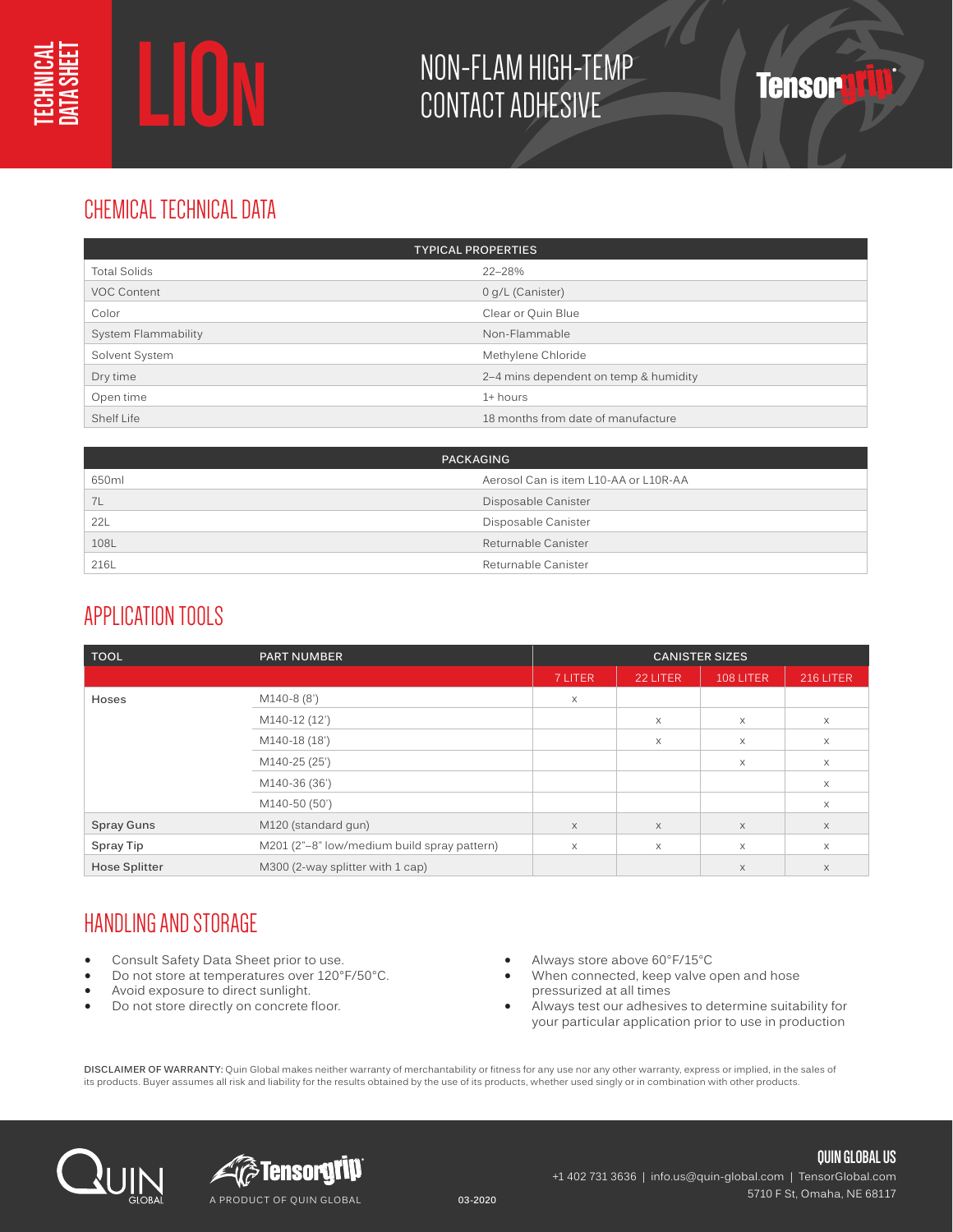$\begin{array}{c} \hline \end{array}$ 

 $\begin{array}{c} \hline \end{array}$ 

# Tensorgrip

Signal word Danger

## SAFETY DATA SHEET Tensorgrip L10N Non-Flam High Temp Contact Adhesive Canister

| 1. Identification                                       |                                                                                                                                                                         |  |  |
|---------------------------------------------------------|-------------------------------------------------------------------------------------------------------------------------------------------------------------------------|--|--|
| <b>Product identifier</b>                               |                                                                                                                                                                         |  |  |
| Product name                                            | Tensorgrip L10N Non-Flam High Temp Contact Adhesive Canister                                                                                                            |  |  |
| <b>Product number</b>                                   | USA                                                                                                                                                                     |  |  |
| Recommended use of the chemical and restrictions on use |                                                                                                                                                                         |  |  |
| <b>Application</b>                                      | Canister Spray Adhesive                                                                                                                                                 |  |  |
| Details of the supplier of the safety data sheet        |                                                                                                                                                                         |  |  |
| Supplier                                                | Quin Global US, Inc.<br>5710 F St<br>Omaha NE 68117<br>(402) 731 3636<br>(402) 731 1473<br>marketing.us@quin-global.com                                                 |  |  |
| <b>Emergency telephone number</b>                       |                                                                                                                                                                         |  |  |
| <b>Emergency telephone</b>                              | Chemtrec: 1 800 424 9300                                                                                                                                                |  |  |
| 2. Hazard(s) identification                             |                                                                                                                                                                         |  |  |
| Classification of the substance or mixture              |                                                                                                                                                                         |  |  |
| <b>Physical hazards</b>                                 | Aerosol 3 Press. Gas, Compressed - H280                                                                                                                                 |  |  |
| <b>Health hazards</b>                                   | Acute Tox. 3 - H301 Acute Tox. 4 - H312 Skin Irrit. 2 - H315 Eye Irrit. 2A - H319 Carc. 2 -<br>H351 STOT SE 3 - H335, H336 STOT RE 2 - H373                             |  |  |
| <b>Environmental hazards</b>                            | Not Classified                                                                                                                                                          |  |  |
| Human health                                            | The liquid may be irritating to eyes, respiratory system and skin. Symptoms following<br>overexposure may include the following: Headache. Dizziness. Nausea, vomiting. |  |  |
| Label elements                                          |                                                                                                                                                                         |  |  |
| <b>Hazard symbols</b>                                   |                                                                                                                                                                         |  |  |
|                                                         |                                                                                                                                                                         |  |  |

1/ 8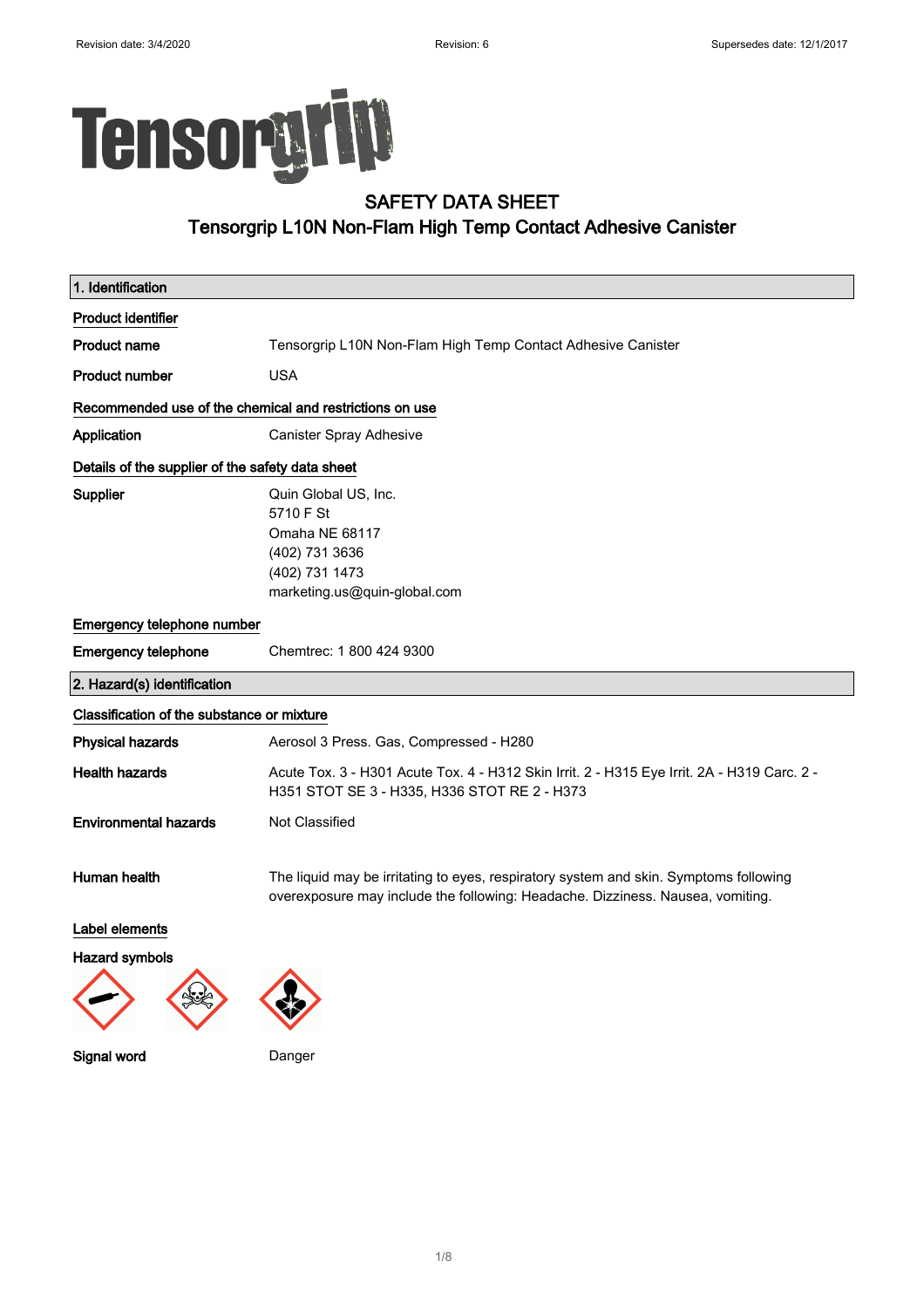| <b>Hazard statements</b>        | H280 Contains gas under pressure; may explode if heated.<br>H301 Toxic if swallowed.<br>H312 Harmful in contact with skin.<br>H315 Causes skin irritation.<br>H319 Causes serious eye irritation.<br>H351 Suspected of causing cancer.<br>H335 May cause respiratory irritation.<br>H336 May cause drowsiness or dizziness.<br>H373 May cause damage to organs through prolonged or repeated exposure.              |
|---------------------------------|---------------------------------------------------------------------------------------------------------------------------------------------------------------------------------------------------------------------------------------------------------------------------------------------------------------------------------------------------------------------------------------------------------------------|
| <b>Precautionary statements</b> | P251 Pressurized container: Do not pierce or burn, even after use<br>P280 Wear protective gloves/ protective clothing/ eye protection/ face protection.<br>P308+P313 If exposed or concerned: Get medical advice/ attention.<br>P405 Store locked up.<br>P410+P403 Protect from sunlight. Store in a well-ventilated place.<br>P410+P412 Protect from sunlight. Do not expose to temperatures exceeding 50°C/122°F. |
| Contains                        | Methylene Chloride                                                                                                                                                                                                                                                                                                                                                                                                  |

#### Other hazards

This product does not contain any substances classified as PBT or vPvB.

## 3. Composition/information on ingredients

| <b>Mixtures</b>                            |        |
|--------------------------------------------|--------|
| <b>Methylene Chloride</b>                  | 60-75% |
| CAS number: 75-09-2                        |        |
| Classification                             |        |
| Acute Tox. 3 - H301<br>Acute Tox. 4 - H312 |        |
| Skin Irrit. 2 - H315                       |        |
| Eye Irrit. 2A - H319<br>Carc. 2 - H351     |        |
| STOT SE 3 - H335, H336                     |        |
| STOT RE 2 - H373                           |        |

The full text for all hazard statements is displayed in Section 16.

| 4. First-aid measures             |                                                                                                                                                                                                                                               |  |  |
|-----------------------------------|-----------------------------------------------------------------------------------------------------------------------------------------------------------------------------------------------------------------------------------------------|--|--|
| Description of first aid measures |                                                                                                                                                                                                                                               |  |  |
| General information               | Remove affected person from source of contamination. Move affected person to fresh air and<br>keep warm and at rest in a position comfortable for breathing. Get medical attention if any<br>discomfort continues.                            |  |  |
| <b>Inhalation</b>                 | Move affected person to fresh air and keep warm and at rest in a position comfortable for<br>breathing. When breathing is difficult, properly trained personnel may assist affected person<br>by administering oxygen. Get medical attention. |  |  |
| Ingestion                         | Never give anything by mouth to an unconscious person. Do not induce vomiting. Move<br>affected person to fresh air and keep warm and at rest in a position comfortable for breathing.<br>Get medical attention.                              |  |  |
| <b>Skin Contact</b>               | Remove affected person from source of contamination. Remove contaminated clothing. Wash<br>skin thoroughly with soap and water. Get medical attention if any discomfort continues.                                                            |  |  |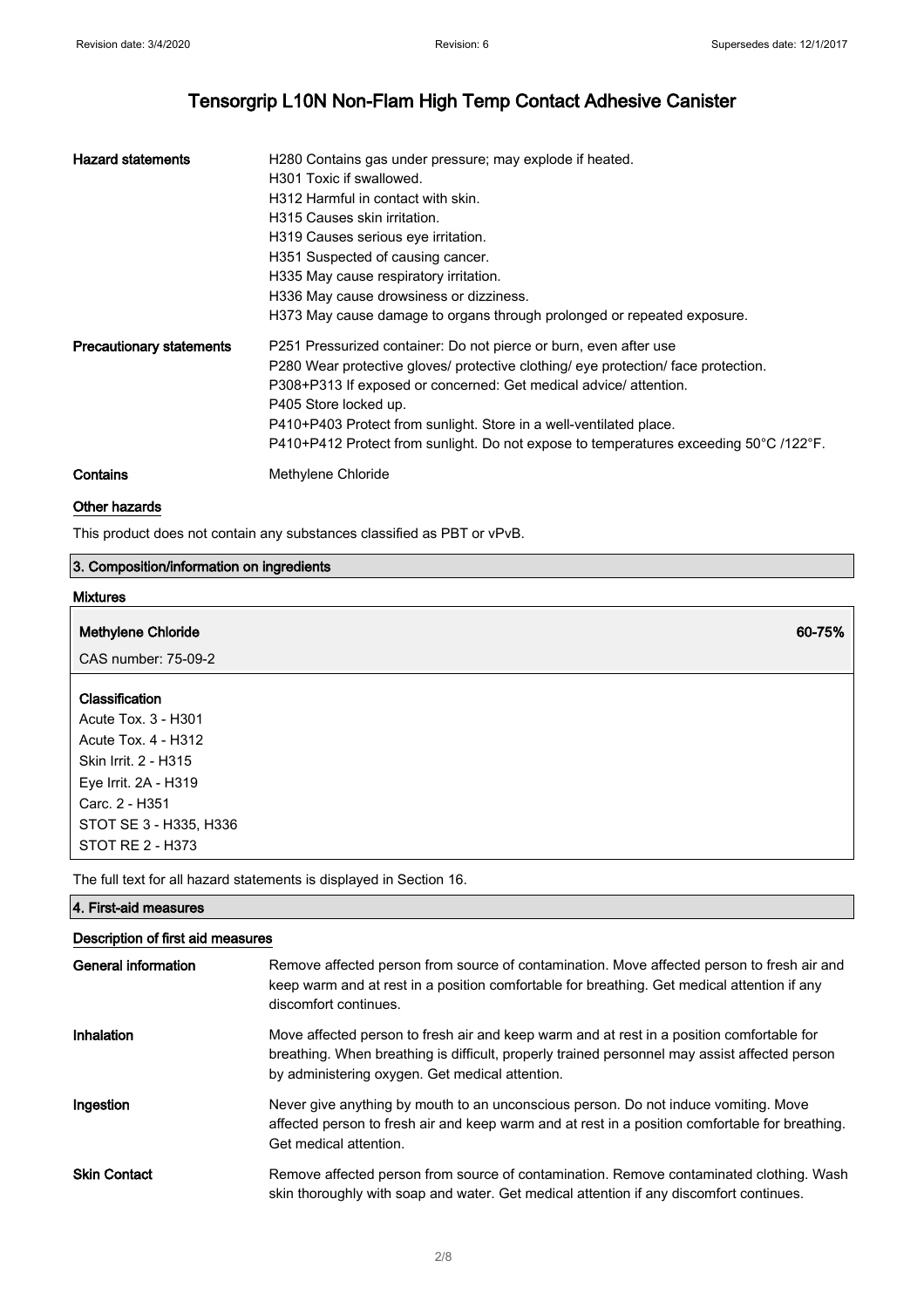| Eye contact                                                  | Remove any contact lenses and open eyelids wide apart. Only remove contact lenses if the<br>person is conscious, coherent and they can remove them themselves If adhesive bonding<br>occurs, do not force eyelids apart. Continue to rinse for at least 15 minutes. If in doubt, get<br>medical attention promptly. Show this Safety Data Sheet to the medical personnel. |  |  |
|--------------------------------------------------------------|---------------------------------------------------------------------------------------------------------------------------------------------------------------------------------------------------------------------------------------------------------------------------------------------------------------------------------------------------------------------------|--|--|
|                                                              | Most important symptoms and effects, both acute and delayed                                                                                                                                                                                                                                                                                                               |  |  |
| <b>General information</b>                                   | High concentrations may cause central nervous system depression resulting in headaches,<br>dizziness and nausea.                                                                                                                                                                                                                                                          |  |  |
| Inhalation                                                   | Irritating to respiratory system. Irritation of nose, throat and airway. Headache.                                                                                                                                                                                                                                                                                        |  |  |
| Ingestion                                                    | Gastrointestinal symptoms, including upset stomach. Stomach pain. Nausea, vomiting.<br>Diarrhea.                                                                                                                                                                                                                                                                          |  |  |
| <b>Skin contact</b>                                          | Prolonged contact may cause redness, irritation and dry skin.                                                                                                                                                                                                                                                                                                             |  |  |
| Eye contact                                                  | May cause eye irritation. Prolonged contact may cause redness and/or tearing.                                                                                                                                                                                                                                                                                             |  |  |
| 5. Fire-fighting measures                                    |                                                                                                                                                                                                                                                                                                                                                                           |  |  |
| Special hazards arising from the substance or mixture        |                                                                                                                                                                                                                                                                                                                                                                           |  |  |
| Specific hazards                                             | Pressurized container: Must not be exposed to temperatures above 50°C/120°F Containers<br>can burst violently or explode when heated, due to excessive pressure build-up.                                                                                                                                                                                                 |  |  |
| <b>Hazardous combustion</b><br>products                      | Thermal decomposition or combustion products may include the following substances:<br>Carbon dioxide (CO2). Carbon monoxide (CO). Hydrocarbons Aldehydes.                                                                                                                                                                                                                 |  |  |
| <b>Advice for firefighters</b>                               |                                                                                                                                                                                                                                                                                                                                                                           |  |  |
| Special protective equipment<br>for firefighters             | Wear positive-pressure self-contained breathing apparatus (SCBA) and appropriate protective<br>clothing.                                                                                                                                                                                                                                                                  |  |  |
| 6. Accidental release measures                               |                                                                                                                                                                                                                                                                                                                                                                           |  |  |
|                                                              | Personal precautions, protective equipment and emergency procedures                                                                                                                                                                                                                                                                                                       |  |  |
| <b>Personal precautions</b>                                  | For personal protection, see Section 8.                                                                                                                                                                                                                                                                                                                                   |  |  |
| <b>Environmental precautions</b>                             |                                                                                                                                                                                                                                                                                                                                                                           |  |  |
| <b>Environmental precautions</b>                             | Avoid discharge into drains. Contain spillage with sand, earth or other suitable non-<br>combustible material.                                                                                                                                                                                                                                                            |  |  |
| Methods and material for containment and cleaning up         |                                                                                                                                                                                                                                                                                                                                                                           |  |  |
| Methods for cleaning up                                      | Stop leak if possible without risk. Provide adequate ventilation. Avoid the spillage or runoff<br>entering drains, sewers or watercourses. Absorb in vermiculite, dry sand or earth and place<br>into containers. Wash thoroughly after dealing with a spillage.                                                                                                          |  |  |
| 7. Handling and storage                                      |                                                                                                                                                                                                                                                                                                                                                                           |  |  |
| Precautions for safe handling                                |                                                                                                                                                                                                                                                                                                                                                                           |  |  |
| <b>Usage precautions</b>                                     | Avoid spilling. Avoid contact with skin and eyes. Provide adequate ventilation. Avoid inhalation<br>of vapors. Use approved respirator if air contamination is above an acceptable level.<br>Container must be kept tightly closed when not in use.                                                                                                                       |  |  |
| Advice on general<br>occupational hygiene                    | Do not eat, drink or smoke when using this product.                                                                                                                                                                                                                                                                                                                       |  |  |
| Conditions for safe storage, including any incompatibilities |                                                                                                                                                                                                                                                                                                                                                                           |  |  |
| <b>Storage precautions</b>                                   | Keep container tightly closed. Keep only in the original container. Pressurized container: Must<br>not be exposed to temperatures above 50°C/120°F                                                                                                                                                                                                                        |  |  |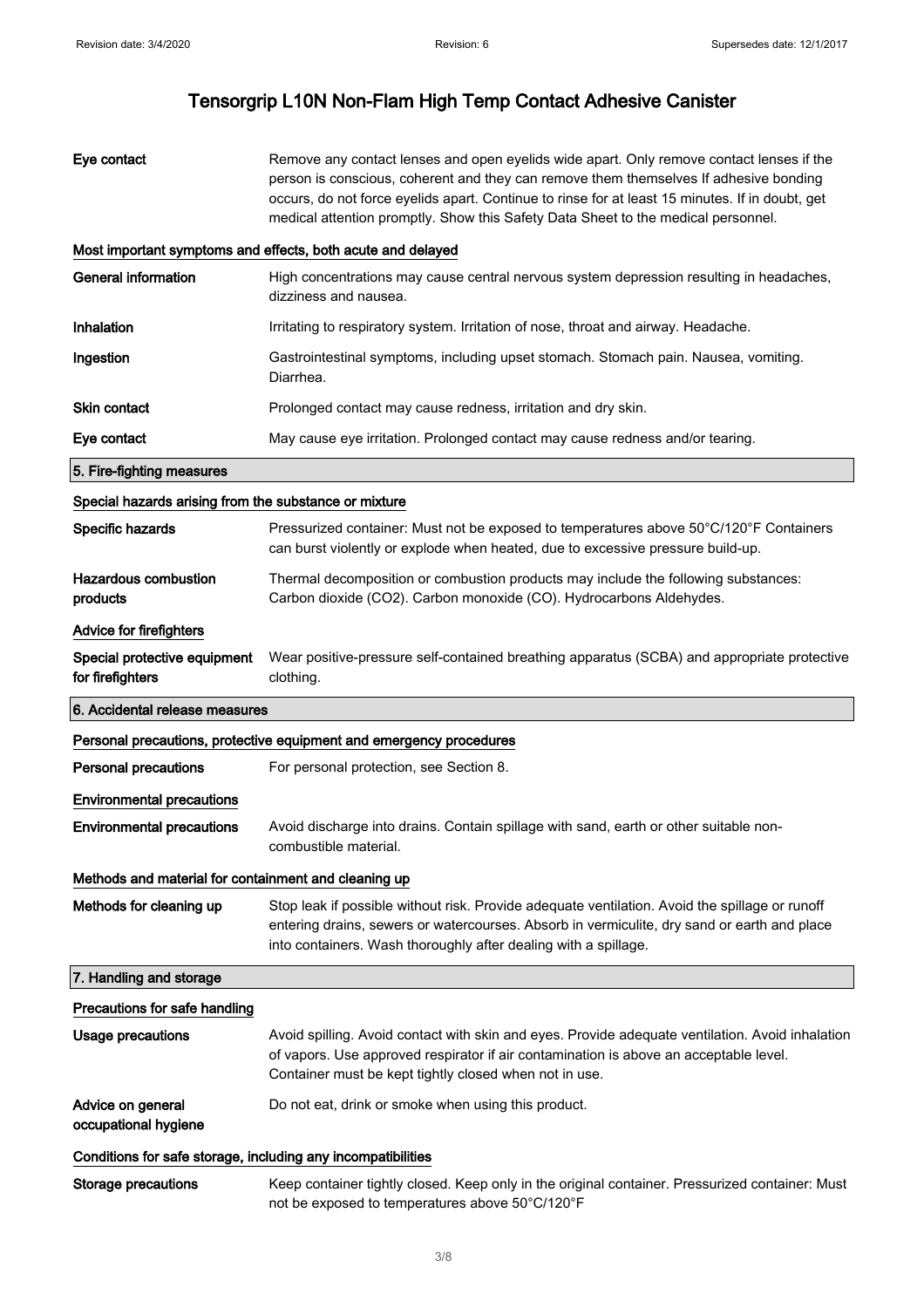#### 8. Exposure controls/Personal protection

#### Control parameters

#### Occupational exposure limits

#### Methylene Chloride

Long-term exposure limit (8-hour TWA): ACGIH 50 ppm A3

Short-term exposure limit (15-minute): OSHA 125 ppm

Long-term exposure limit (8-hour TWA): OSHA 25 ppm

ACGIH = American Conference of Governmental Industrial Hygienists. A3 = Confirmed Animal Carcinogen with Unknown Relevance to Humans. OSHA = Occupational Safety and Health Administration.

#### Exposure controls

#### Protective equipment



| Appropriate engineering<br>controls | This product must not be handled in a confined space without adequate ventilation. Provide<br>adequate general and local exhaust ventilation.                                                                                                                                                                                                                           |
|-------------------------------------|-------------------------------------------------------------------------------------------------------------------------------------------------------------------------------------------------------------------------------------------------------------------------------------------------------------------------------------------------------------------------|
| Eye/face protection                 | Wear chemical splash goggles.                                                                                                                                                                                                                                                                                                                                           |
| Hand protection                     | Use protective gloves.                                                                                                                                                                                                                                                                                                                                                  |
| Other skin and body<br>protection   | Wear appropriate clothing to prevent any possibility of liquid contact and repeated or<br>prolonged vapor contact.                                                                                                                                                                                                                                                      |
| Hygiene measures                    | DO NOT SMOKE IN WORK AREA! Wash at the end of each work shift and before eating.<br>smoking and using the toilet. Wash promptly with soap and water if skin becomes<br>contaminated. Promptly remove any clothing that becomes contaminated. When using do not<br>eat, drink or smoke.                                                                                  |
| <b>Respiratory protection</b>       | Respiratory protection must be used if the airborne contamination exceeds the recommended<br>occupational exposure limit. If exposure levels are likely to be exceeded, use a full face mask<br>fitted with an organic AXP3 filter for short term low level exposures. For long term or high level<br>exposures, compressed airline breathing apparatus should be used. |

#### 9. Physical and chemical properties

| Information on basic physical and chemical properties |                                                                                                                                     |  |
|-------------------------------------------------------|-------------------------------------------------------------------------------------------------------------------------------------|--|
| Appearance                                            | Aerosol. Liquid                                                                                                                     |  |
| Color                                                 | Clear, Blue.                                                                                                                        |  |
| <b>Odor</b>                                           | Organic solvents.                                                                                                                   |  |
| <b>Relative density</b>                               | 1.22                                                                                                                                |  |
| Solubility(ies)                                       | Negligibly soluble in water                                                                                                         |  |
| Volatile organic compound                             | This product contains a maximum VOC content of 0 g/l.                                                                               |  |
| 10. Stability and reactivity                          |                                                                                                                                     |  |
| <b>Stability</b>                                      | Stable at normal ambient temperatures and when used as recommended.                                                                 |  |
| Conditions to avoid                                   | Avoid heat, flames and other sources of ignition. Avoid contact with the following materials:<br>Oxidizing agents. Reducing agents. |  |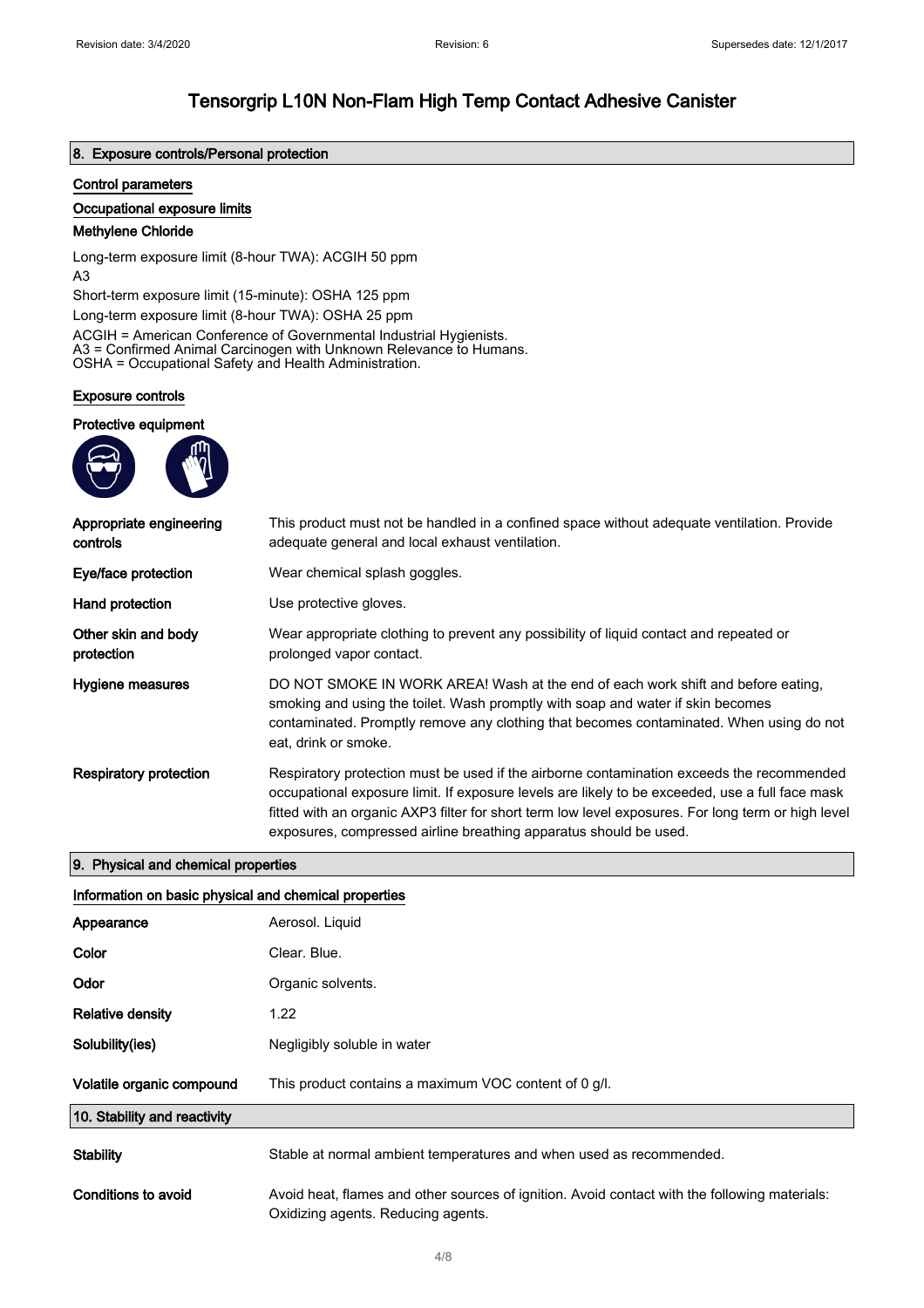| Materials to avoid      |                                                              | May cause oxidation with: Aluminum.                                                                           |                                                                                             |
|-------------------------|--------------------------------------------------------------|---------------------------------------------------------------------------------------------------------------|---------------------------------------------------------------------------------------------|
| products                | <b>Hazardous decomposition</b>                               | Fire creates: Vapours/gases/fumes of: Carbon monoxide (CO). Carbon dioxide (CO2).<br>Aldehydes. Hydrocarbons. |                                                                                             |
|                         | 11. Toxicological information                                |                                                                                                               |                                                                                             |
|                         | Information on toxicological effects                         |                                                                                                               |                                                                                             |
| Acute toxicity - oral   |                                                              |                                                                                                               |                                                                                             |
| ATE oral (mg/kg)        |                                                              | 145.82                                                                                                        |                                                                                             |
| Acute toxicity - dermal |                                                              |                                                                                                               |                                                                                             |
| ATE dermal (mg/kg)      |                                                              | 1,603.97                                                                                                      |                                                                                             |
|                         | Toxicological information on ingredients.                    |                                                                                                               |                                                                                             |
|                         |                                                              |                                                                                                               | <b>Methylene Chloride</b>                                                                   |
|                         | Acute toxicity - oral                                        |                                                                                                               |                                                                                             |
|                         | Acute toxicity oral (LD <sub>50</sub><br>mg/kg)              |                                                                                                               | 2,000.0                                                                                     |
|                         | <b>Species</b>                                               |                                                                                                               | Rat                                                                                         |
|                         | ATE oral (mg/kg)                                             |                                                                                                               | 100.0                                                                                       |
|                         | Acute toxicity - dermal                                      |                                                                                                               |                                                                                             |
|                         | Acute toxicity dermal (LD <sub>50</sub> 2,000.0<br>mg/kg)    |                                                                                                               |                                                                                             |
|                         | <b>Species</b>                                               |                                                                                                               | Rat                                                                                         |
|                         | ATE dermal (mg/kg)                                           |                                                                                                               | 1,100.0                                                                                     |
|                         | Acute toxicity - inhalation                                  |                                                                                                               |                                                                                             |
|                         | Acute toxicity inhalation<br>(LC <sub>50</sub> vapours mg/l) |                                                                                                               | 52.0                                                                                        |
|                         | <b>Species</b>                                               |                                                                                                               | Rat                                                                                         |
|                         | <b>ATE inhalation (vapours</b><br>mg/l)                      |                                                                                                               | 11.0                                                                                        |
|                         | Carcinogenicity                                              |                                                                                                               |                                                                                             |
|                         | Carcinogenicity                                              |                                                                                                               | Cancinogenicity - rat - inhalation Limited evidence of carcinogenicity in animal<br>studies |
|                         | Target organ for<br>carcinogenicity                          |                                                                                                               | Tumerigenic: Carcinogenic by RTECS criteria. Endochrine: Tumors                             |
|                         | <b>IARC</b> carcinogenicity                                  |                                                                                                               | IARC Group 2B Possibly carcinogenic to humans.                                              |
|                         | NTP carcinogenicity                                          |                                                                                                               | Reasonably anticipated to be a human carcinogen.                                            |
|                         | Specific target organ toxicity - single exposure             |                                                                                                               |                                                                                             |
|                         | STOT - single exposure                                       |                                                                                                               | May cause respiratory irritation. May cause drowsiness or dizziness                         |
|                         |                                                              |                                                                                                               | Specific target organ toxicity - repeated exposure                                          |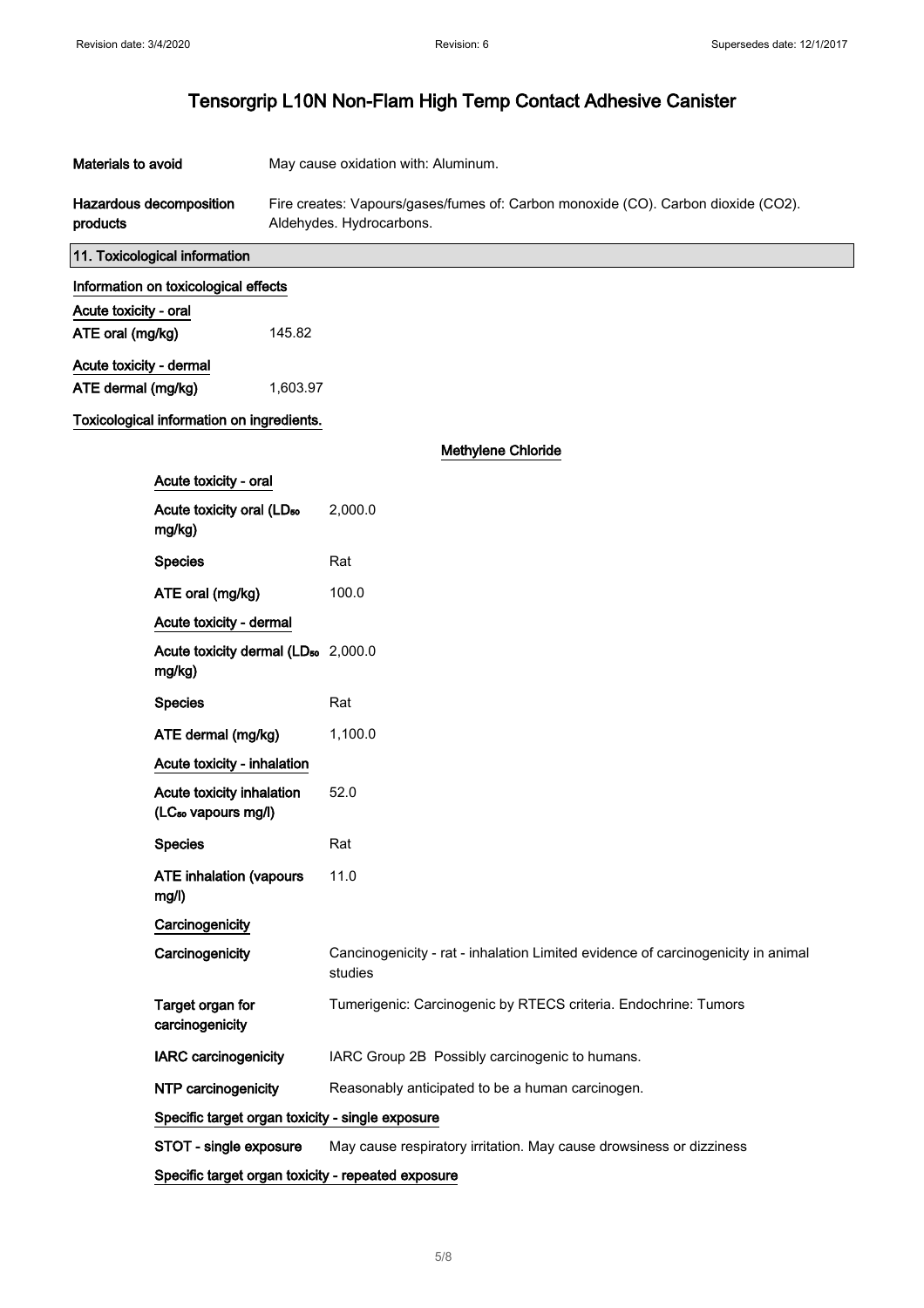STOT - repeated exposure Inhalation - May cause damage to organs through prolonged or repeated exposure -Central nervous system Oral - May cause damage to organs through prolonged or repeated exposure -Liver, blood.

| General information<br><b>RTECS: PA8050000</b> |                                                                                                                                |  |
|------------------------------------------------|--------------------------------------------------------------------------------------------------------------------------------|--|
| 12. Ecological information                     |                                                                                                                                |  |
| 13. Disposal considerations                    |                                                                                                                                |  |
| Waste treatment methods                        |                                                                                                                                |  |
| <b>Disposal methods</b>                        | Dispose of waste to licensed waste disposal site in accordance with the requirements of the<br>local Waste Disposal Authority. |  |
| 14. Transport information                      |                                                                                                                                |  |
| Air transport notes                            | 1. <75kg, 2. <150kg                                                                                                            |  |
| <b>UN Number</b>                               |                                                                                                                                |  |
| UN No. (TDG)                                   | 3500                                                                                                                           |  |
| UN No. (ICAO)                                  | 3500                                                                                                                           |  |
| UN No. (DOT)                                   | 3500                                                                                                                           |  |
| UN proper shipping name                        |                                                                                                                                |  |
| Proper shipping name (TDG)                     | Chemical Under Pressure, N.O.S. (Air, Compressed)                                                                              |  |
| Proper shipping name (IMDG)                    | Chemical Under Pressure, N.O.S. (Air, Compressed)                                                                              |  |
| Proper shipping name (ICAO)                    | Chemical Under Pressure, N.O.S. (Air, Compressed)                                                                              |  |
| Proper shipping name (DOT)                     | Chemical Under Pressure, N.O.S. (Air, Compressed)                                                                              |  |
| Transport hazard class(es)                     |                                                                                                                                |  |
| <b>TDG class</b>                               | $\overline{2}$                                                                                                                 |  |
| TDG label(s)                                   | 2.2                                                                                                                            |  |
| <b>Transport labels</b>                        |                                                                                                                                |  |
|                                                |                                                                                                                                |  |
| Packing group                                  |                                                                                                                                |  |
| Packing group (International)                  | Not applicable.                                                                                                                |  |
| 15. Regulatory information                     |                                                                                                                                |  |

| <b>National regulations</b> | The Chemicals (Hazard Information and Packaging for Supply) Regulations 2009 (S.I 2009<br>No. 716).                      |
|-----------------------------|--------------------------------------------------------------------------------------------------------------------------|
| Guidance                    | CHIP for everyone HSG228.<br>Workplace Exposure Limits EH40.                                                             |
|                             | Safety Data Sheets for Substances and Preparations.<br>Approved Classification and Labelling Guide (Sixth edition) L131. |

#### US Federal Regulations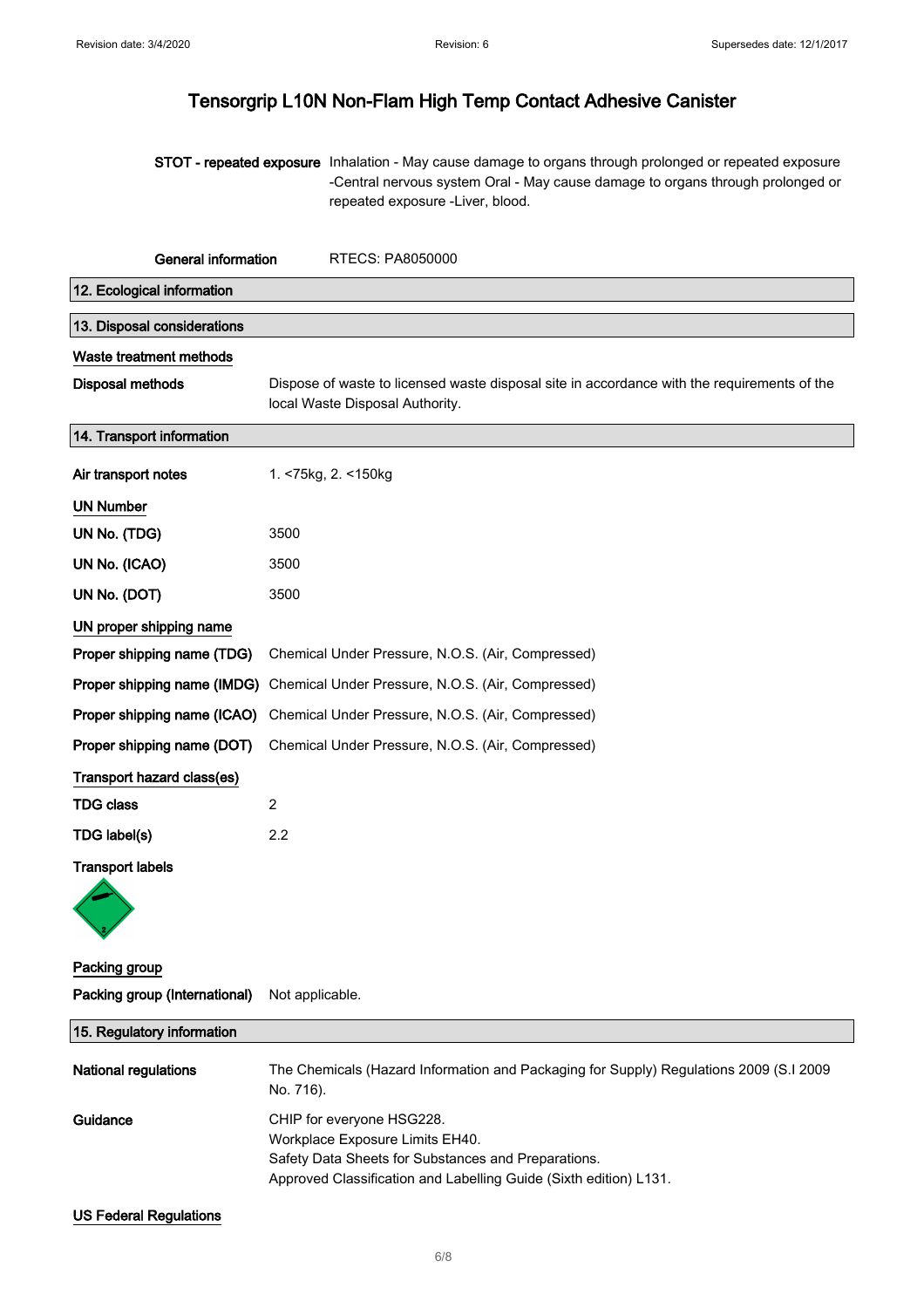#### CERCLA/Superfund, Hazardous Substances/Reportable Quantities (EPA)

Methylene Chloride Final CERCLA RQ: 1000(454) pounds (Kilograms)

#### SARA 313 Emission Reporting

Methylene Chloride 0.1 %

#### SARA (311/312) Hazard Categories

Present.

Methylene Chloride Acute Health hazard

**Chronic** Health hazard

#### US State Regulations

#### California Proposition 65 Carcinogens and Reproductive Toxins

The following ingredients are listed or exempt:

Methylene Chloride

Carcinogen.

#### Massachusetts "Right To Know" List

Methylene Chloride All the ingredients are listed or exempt.

#### New Jersey "Right To Know" List

Methylene Chloride All the ingredients are listed or exempt.

#### Pennsylvania "Right To Know" List

Methylene Chloride All the ingredients are listed or exempt.

#### Inventories

US - TSCA

Present.

Methylene Chloride Present.

#### 16. Other information

| <b>Revision date</b> | 3/4/2020  |
|----------------------|-----------|
| Revision             | 6         |
| Supersedes date      | 12/1/2017 |
| SDS No.              | 20347     |